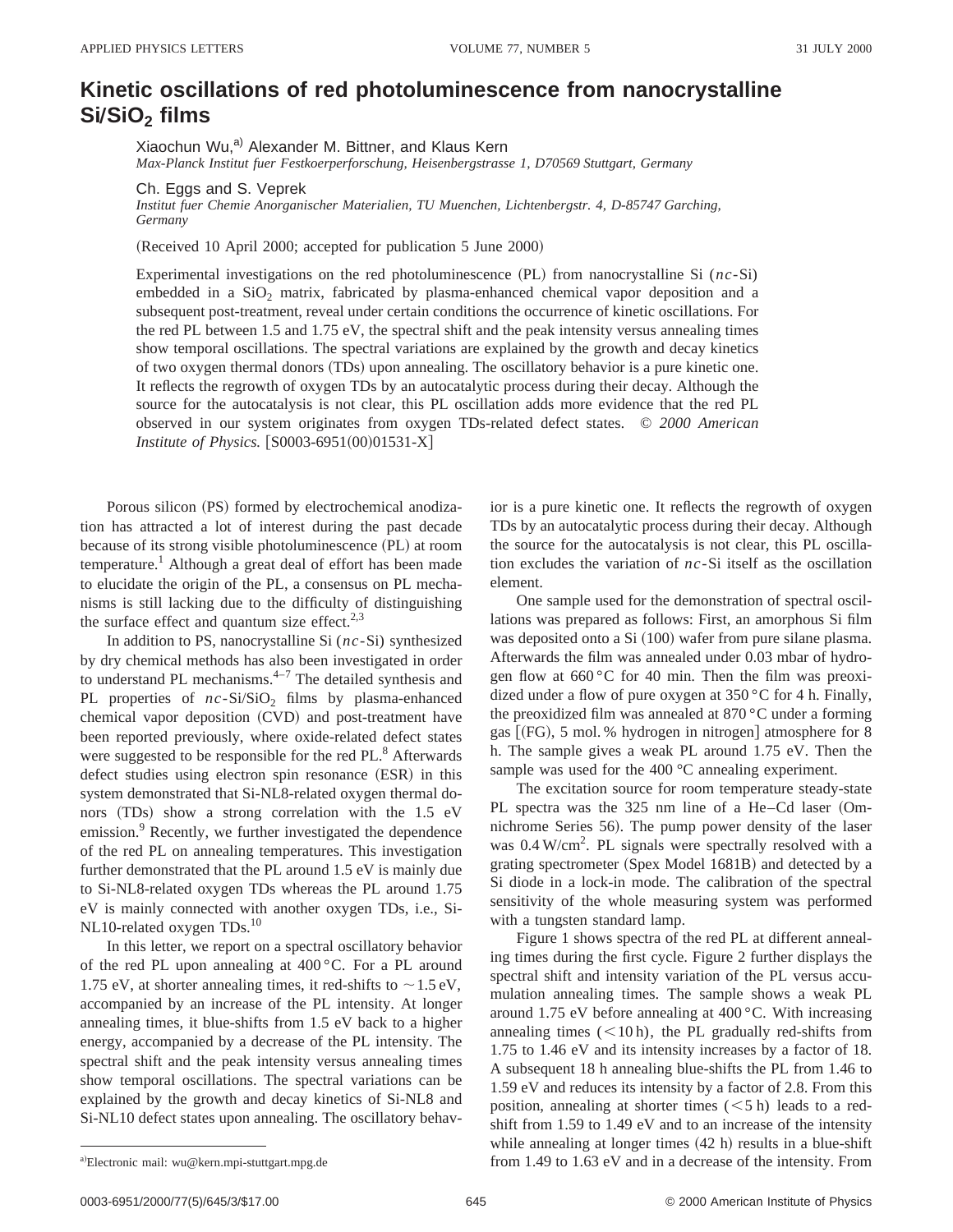

FIG. 1. Evolution of the red PL upon annealing at 400 °C for sample A. Curve (a) is obtained after annealing at  $870\degree$ C for 8 h. Other curves are obtained after 400 °C annealing at different times.

1.63 eV, again at shorter times  $(8 \text{ h})$ , the PL red-shifts from 1.63 to 1.49 eV with a 3.5 times increase in intensity, whereas at longer times  $(70 \text{ h})$ , it blue-shifts from 1.49 to 1.75 eV with a 11 times decrease in intensity. It can be seen clearly from Fig. 2 that both the spectral shift and the intensity variation versus accumulation annealing times exhibit temporal oscillatory behavior. Each oscillation is composed of two time segments, i.e., a shorter time segment with a red-shift of the peak energy and an increase in intensity and a longer time segment with a blue-shift of the peak energy and a decrease in intensity. FTIR and XRD characterizations show no observable change upon annealing. This means that the macroscopic structure of the  $nc-Si/SiO<sub>2</sub>$  film does not change. The peak intensity versus the peak energy for all three cycles is presented in Fig. 3. The PL with lower peak energy is stronger than that with higher peak energy. In addition, the increase in intensity and the degree of red-shift decrease with cycling times.

Oxygen TDs widely exist in oxygen-riched crystalline silicon under low temperature annealing  $(300-550 \degree C)$ .<sup>11,12</sup> From ESR measurements mainly two signals (Si-NL8 and Si-NL10) are related to oxygen TDs. The formation process of Si-NL8 states are normally faster than that of Si-NL10 states, but Si-NL8 states are less stable at longer annealing times and at higher temperatures compared with Si-NL10 states.<sup>13</sup> Earlier studies in  $nc-Si/SiO<sub>2</sub>$  films have shown that



FIG. 2. Temporal oscillations of the peak energy (a) and of the PL intensities at  $1.75$  eV, at  $1.46$  eV, and at the peak energy (b) for sample A.



FIG. 3. The peak intensity vs the peak energy for three cycles for sample A. Solid line is used for eye guide.

the PL around 1.5 eV is mainly due to Si-NL8 states and that the PL around  $1.75$  eV is mainly due to Si-NL10 states.<sup>9,10</sup> The red PL is composed of these two states. The peak energy and the PL intensity are determined by the concentration ratio of these two components. Now we can explain the spectral shift and intensity variation upon annealing times as follows: Low temperature annealing first leads to the growth of oxygen TDs. Since the growth rate of Si-NL8 states are faster than that of Si-NL10 states, the increase of PL intensity in lower energy is larger than that in higher energy. This leads to a red-shift of the peak energy, accompanied by an increase in intensity. After reaching their maximum concentrations, oxygen TDs begin to decay. Since the decay rate of Si-NL8 states is faster than that of Si-NL10 states, the decrease of PL intensity in lower energy is larger than that in higher energy. This leads to a blue-shift of the peak energy, accompanied by a decrease in intensity. In one word, the variance of the growth and decay kinetics of Si-NL8 and Si-NL10 states leads to the observed spectral changes. Thus, the shorter time segment corresponds to the growth process of oxygen TDs while the longer time segment corresponds to the decay process of oxygen TDs.

Apart from the intensity at peak energy, the intensities at 1.75 and 1.46 eV versus annealing times are also displayed in Fig. 2 (b). Both Si-NL8 states and Si-NL10 states exhibit this growth and decay process. Both the growth rate and the decay rate of Si-NL8 states are faster than those of Si-NL10 states.

Figure 4 shows a complete growth and decay process of PL centers for another sample (sample B). The PL variation shows a similar trend to that of sample A, i.e., at shorter annealing times  $(6.5 \text{ h})$ , the PL red-shifts from 1.68 to 1.51 eV, accompanied by an increase in intensity. At longer annealing times  $(54 h)$ , the PL blue-shift from 1.51 to 1.70 eV, accompanied by a decrease in intensity. However, the details of the variation are different. For example, for sample A from 1.44 to 1.59 eV, the intensities at 1.75 and 1.46 eV decrease by a factor of 1.5 and 2.9, respectively, whereas for sample B from 1.51 to 1.59 eV, the intensities at these two energies decrease by a factor of 1 and 1.4, respectively. The contribution of Si-NL8 states to the whole PL in sample A is larger than that in sample B. This variance is sample dependent.